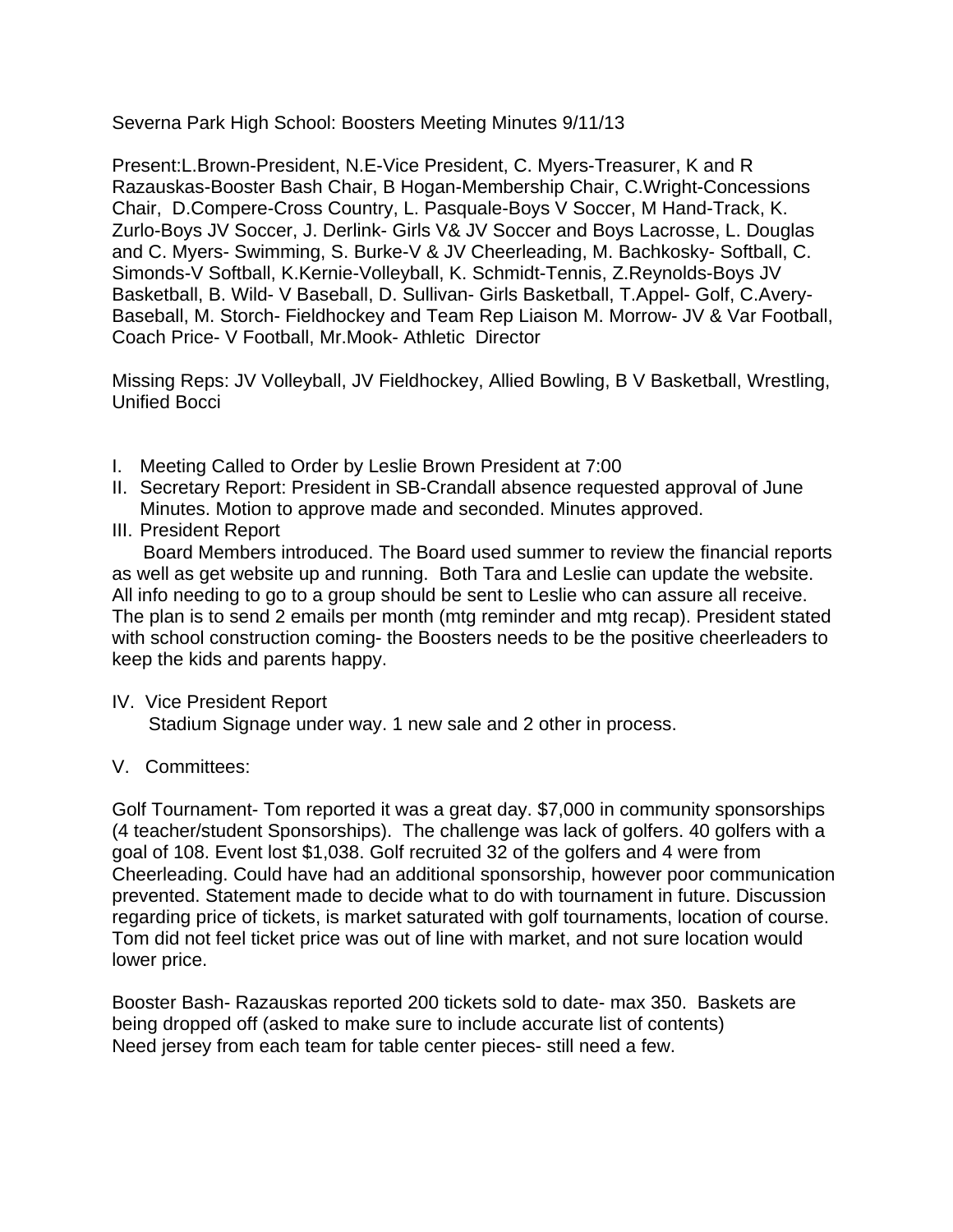Concession- Schedule is now on website. Need volunteer for 9/12 game - Adults- not children. Cindy reported \$4,150 made from Fri 9/5 game. The Booster Rep list has errors-need a couple current sports. Booster Committee will volunteer for 9/12. Cindy asked if teams tailgating let her know- as concession will not open. Cindy asked to email her a list of the schedules volunteers for each game. A request was made to open concessions during volleyball games.

Membership-Request to keep memberships coming. Hardship cases must come directly from coach to membership (not through reps). Boys V Soccer 100%. Request to encourage parents to register online. Can register before or after season. The team will be credited either way.

IT/Website- Tara will point of contact for info on site and updates.

Booster Rep Liaison- Info is constantly being updated and put onto website. Emails are being kept to minimal. 2 past Booster Reps are working with Mary to provide info about roll/duties.

Mulch- No report

### VI. Treasurer Report

Catherine distributed financials. Amounts include uniform allotment, 6% increase for cost of living from boosters. A separate record is being kept for each team. Questions regarding boys soccer team uniform made and explained money is intended to to buy one new uniform per player for Varsity. Track asked similar and answer provided. \$5,000 given every 3 years for cross country.

Money sold from team basket at Bash will go directly to that team. A question was made regarding personal checks. Leslie explained how the money should be deposited into acct and reimbursed.

Mr. Mook added each team head coach receives email on team balance. Each ind team can also do own fundraisers. Money raised by kids must go into school acct, but money raised by parents does not. Mr. Mook reported school acct is given to BOE used for transportation, officials, supplies and re-conditioning. Gate ticket sales used for post season play off buses, supplies for teams and football. Mr. Mook reported he will present budget at next Booster Mtg. Boosters Acct used for uniforms, incidental expenses, facility( press box-field house), website, graduation scholarships. Money in Booster Acct can be used for whatever team wants. No pre-approval needed.

# VII. Athletic Director Report

Construction \$50,000,000 allotted so far. In Spring no Bermuda fields. Baseball and Softball will not be affected, however JV Baseball will not have practice field. Turf and Tennis Court will still be up and running through spring. Green Hornets has given access to Kinder fields (all Boys and Girls Lax). Turf available 2:30-4:30 4:30-6:30. Kinder available Sat 6-8 am. Plan to have 2 turf fields at Kinder ( 1 dedicated to SPHS-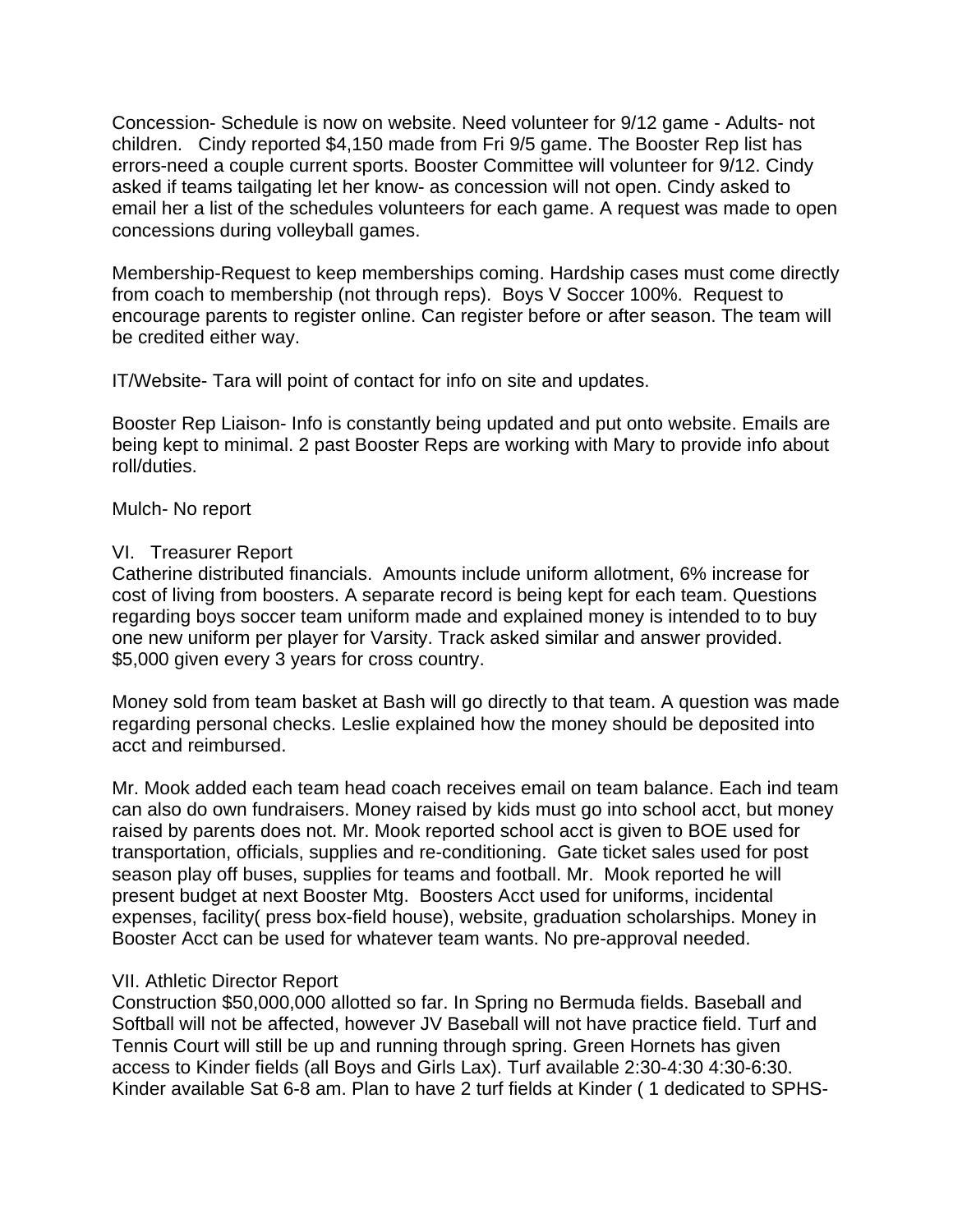ability for evening events). Football will play at Old Mill - if not dedicated all games at 3pm- must be off by 5pm. Plans to transport kids to Kinder for practices (3-5 buses). Track will go 2x/wk on bus to another school or practice. Tennis will go to Dorsey Rd facility or another school without a tennis team. Kinder will still be in charge of their fields- with ability to shut them down. No play day for football and boys soccer tournament may be lost.

Have held 3 of 5 interviews for Boys Lac coach. If these 5 not work will re-advertise. A Warrior rep has called- so need to order soon.

Question made- Winter Coach Mtg date set? Question- can we offer students discount to game? Response-not approved by county.

Falcons Sportsline-message service 410-544-5302 Updated Schedules: www.digitalsports.com

VIII. Old Business

#### IX. New Business

Coach Price - all things for next fall- kinder is the key. Need to be advocate for SPHS and your child's sport through Green Hornets.

Leslie stated "Need to work to encourage players to support each team"

Meeting Adjourned

Action Items:

- Make decision on Golf Tournament / Determine need for 3rd fundraiser
- Booster Bash needs a few jerseys for center piece.
- Turn in baskets with list of contents.
- Inform Cindy of team tailgates.
- Email Cindy list of concession volunteers for your game slot.
- Identify Booster Reps for (JV Volleyball-Allied Bowling-Unified Bocci-Wrestling-G Lax)
- Determine if Allied Bowling / Unified Bocci / Tennis can be combined
- Continue to educate teams (coaches-reps-parents) on Boosters and Rep role.
- Review Booster Rep job description
- Review Ind Team Acct accountability and Develop policy
- Develop policy for concessions and in season sports
- Discuss concession turf chair / inside chair
- Accounting firm (pros-cons)
- Identify parent-CPA to advise on tax issues
- Decide on website- online membership only ?
- Website modification (drop down load documents for reps)
- Follow up on concessions during volleyball
- Mr. Mook will present school acct budget next mtg.